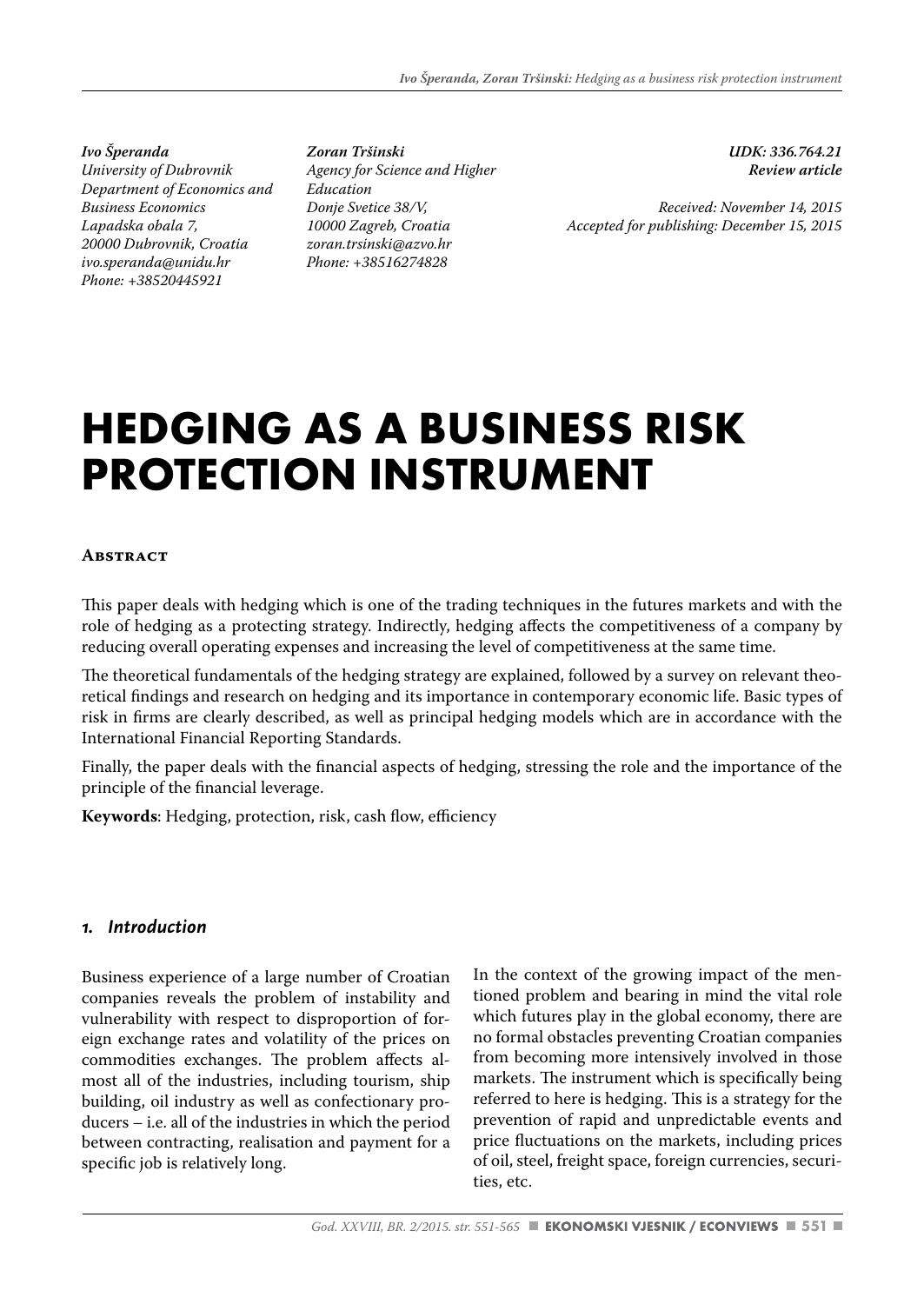The Croatian economy is primarily characterised as weak and open, which makes it extremely exposed to risks in the environment of a globalised economy.

With respect to these characteristics of the Croatian economy and the stated priorities of the economic policies, hedging has been recognised as one of the risk protection tools.

Finally, taking into account a relatively low level of awareness of the trading techniques and strategies on the futures market, which includes hedging, and the confusion with respect to the terminology which seems to exist in the Croatian professional literature, the term hedging itself should also be addressed, since the word *hedging* and the related terms shall be used throughout this paper.

The English word *hedging* is a noun derived from the transitional verb *to hedge*, which means to protect, to fend off. When used as a noun, *hedge* refers to a fence, a means of protection.

When used as a technical term, *hedging* refers to the action by which we protect ourselves against financial loss, i.e. selling or buying futures agreements on the exchange to protect oneself from an unpredictable decline or soaring of prices of certain commodities on global markets, i.e. to reduce the risk and protect oneself against financial loss.

In Croatian professional literature, the word is used in its original English form, as well as in the Croatian-adjusted form of '*hedžing'.* The Croatian version of the word, '*živičarenje'*, has been coined but it has not been widely accepted.

However, the words *hedging* and *hedge*, in their original form, should be given preference over the two other possible terms for at least three reasons:

- a lack of an adequate Croatian term, in the grammatical and semantic sense
- if a foreign word is used, it is more acceptable to use the term in its original form, especially if the word is technical. There are numerous technical terms used in different professions which have been directly adopted from a foreign language, mostly English, some of which are used in their original spelling and some have been adapted to the norms of the Croatian language. However, the adaptation of the words has not always been very successful.

• translation of technical terms could lead to confusion and misinterpretations. This is the very reason why medical science still uses Latin terms.

The aim of this paper is to address the advantages and the indispensability of hedging as one of the risk protection methods, and the goal is to raise the awareness of hedging and propose its comprehensive use by Croatian companies.

The main assumption of the paper is that hedging, with all of its limitations, is one of the most reliable ways of protecting cash flow and the financial operations of the company as such, from the losses incurred as a result of the fluctuations in prices on global markets.

# *2. The theoretical background of hedging*

Hedging, as one of the trading strategies on futures markets, is in its fundamental form a procedure aimed at covering, i.e. protecting against risks related to price fluctuations which can very negatively affect the entire financial operation of a company.

To protect against a sudden change in prices – a risk which is always present in any spot position – hedgers simultaneously assume an opposite position on the futures market. That position is of an equal value, but of an opposite position (offsetting). The purpose of hedging is to avoid negative consequence, and not to make a profit (except in the case of speculative hedging), so the final result of hedging amounts to approximately zero. However, the costs of hedging should be counted in, the so-called transaction costs, which include:

- margin costs
- potential margin maintenance costs
- brokerage fee
- opportunity cost of the funds invested in the margin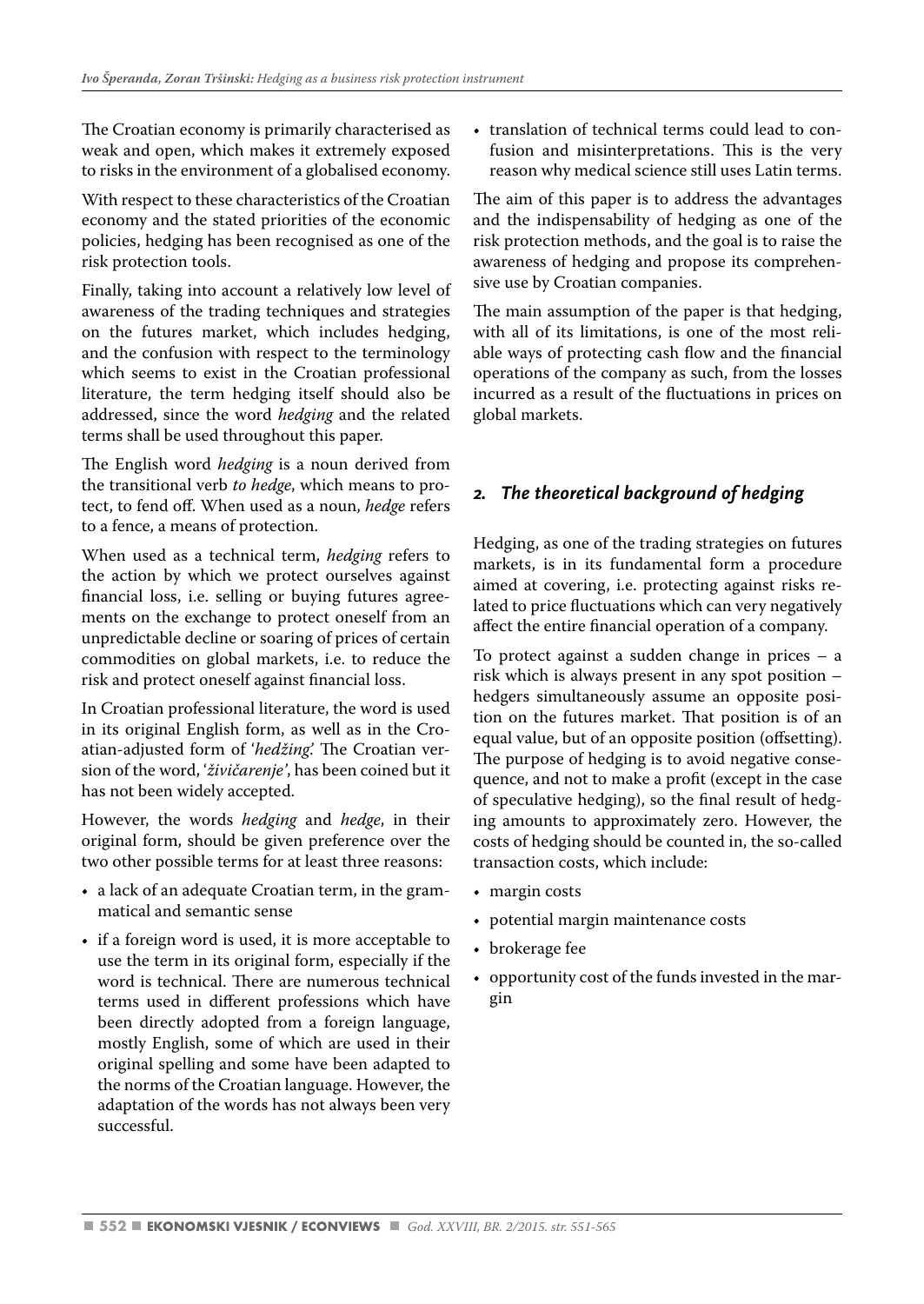

*Figure 1 Simultaneous taking of opposite positions - offset*

*Source: Author*

As it is clearly shown in Figure 1, profits and losses in any position on the futures and spot markets will be cancelled out, so that the final result will be neutral, i.e. approximately zero. A successful employment of these instruments can significantly reduce the exposure to typical business risks. However, insufficient understanding of the basic rules of trade or a desire for a quick profit can quickly lead to bankruptcy of any company. One of the best-known examples of a misuse of futures trade is the British Barings Bank, which collapsed in 1995 as a result of uncontrolled futures trading (Dixon, Bhandari, 1997).

This example illustrates that every organisation, depending on its specific activities, must have a detailed and elaborate policy and purpose for trading on the futures market as well as the mechanisms for monitoring the implementation of such a policy.

It is important to stress that hedging, in the original sense of the term, is exclusively aimed at reducing the risk, whereas the possibility of making a profit is only secondary, as opposed to speculation, a strategy based on completely different assumptions, as clearly illustrated in the image above (Figure 2).

*Figure 2 Hedging vs. speculation*



*Source: Author*

#### *3. Types of risk in companies*

Companies doing business abroad, which is the majority of modern businesses, are exposed to different types of risks. In addition to the political risk, the risks generally concern the foreign exchange rate fluctuation and the fluctuation of the prices of commodities and services.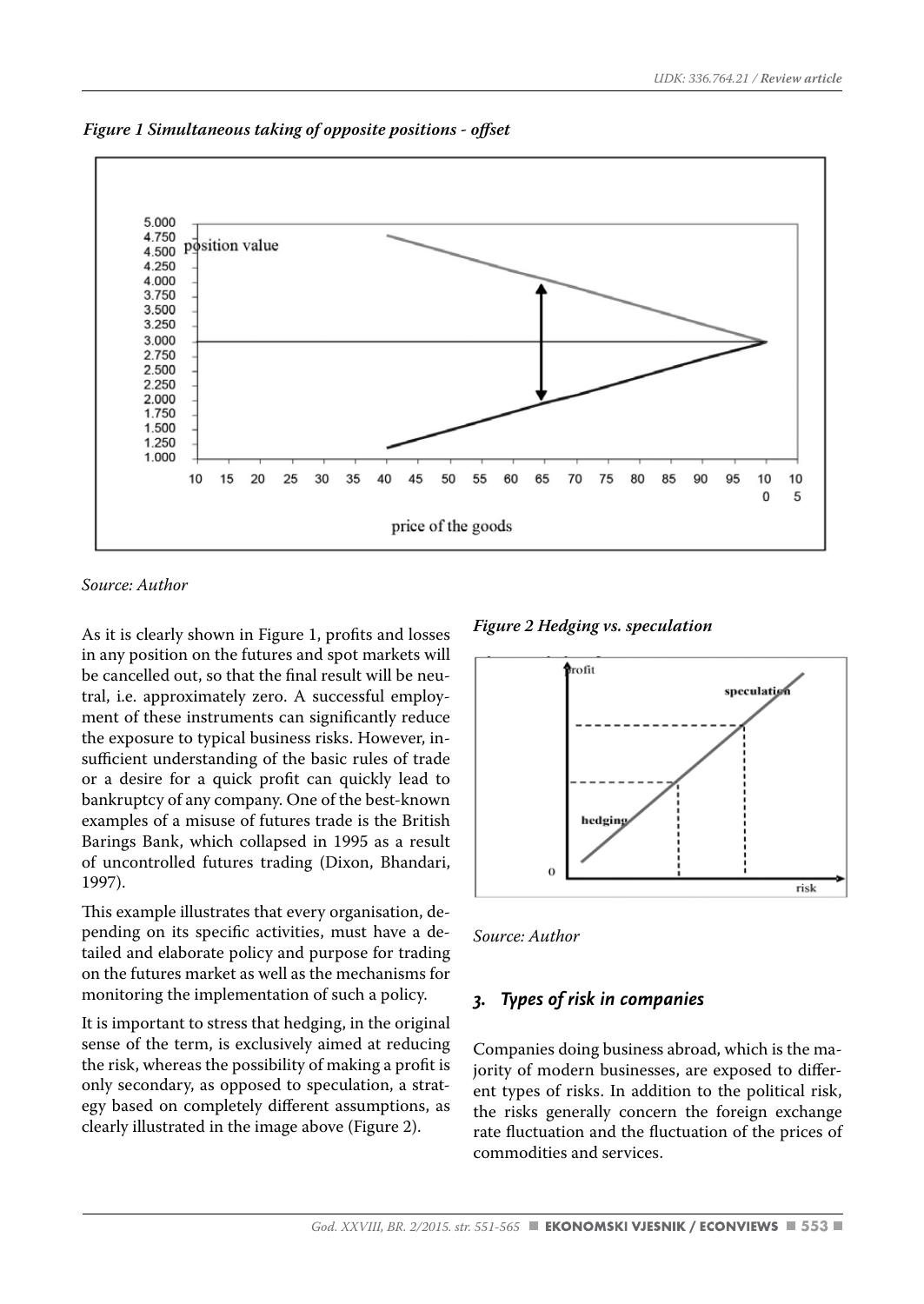This can generally be described as the difference between the spot and futures prices, i.e. the current market prices and the prices at a specific future date.

Taking into account all of the above, three specific types of risk exposure may be identified (Van Horne, 1993)

- a. Translation exposure
- b. Transaction exposure
- c. Economic exposure.

Translation exposure refers to the change in accounting income and balance sheet statements caused by changes in exchange rates.

Transaction exposure relates to settling particular transactions, while economic risk exposure involves (negative) changes in expected and planned future cash flows of a company, and hence its economic value, which is probably the most important risk of all of the above.

There are multiple ways and paths for managing risk exposure to a larger or a smaller degree: regular insurance, swaps, diversification of business activities and the investment portfolio, futures contracts and forward contracts.

#### *3.1 Hedge accounting under IFRS (International Financial Reporting Standards)*

International Financial Reporting Standards (IFRS) (Available at: www.iasplus.com/en/standards/ifrs) generally treat the hedge accounting methods in connection with options operations and other different derivatives. Since the options trade is still at its early phase in Croatia, as well as hedging and other futures markets trading strategies, only the basic principles laid down in the IFRS shall be presented here: In hedge accounting, all types of derivatives must be recorded according to their fair value. There are three types of hedging relationships:

- 1. fair value hedges
- 2. cash flow hedges
- 3. hedges of net investments in foreign operations.

Hedge effectiveness method should also be added to the above list.

### *3.2 Fair value hedges*

Generally, fair value, as defined and used in the theory and practice of finances, is a method for the assessment of the value of something that does not have a defined and widely-known market price, in accordance with the standard methods acceptable to both parties included in the sales and purchase transaction.

In mathematical terms, this definition can be expressed as follows:

$$
Fair Value (FV) = f(\partial; ROI; t)
$$
 (1)

Where:  $\theta =$  risk factor

- ROI = return on investment

 $-t = time$ 

## *3.3 Company's cash flow hedges*

Company's cash flow hedges are one of the most common business goals of hedging in practice. These hedges are used in two basic hedging methods.

# *3.3.1 Cash flow hedges*

Cash flow hedges protect against the exposure to fluctuations which:

- can be ascribed to a certain risk related to an instrument or obligation, or to a highly likely external factor which is difficult to predict;
- could affect the published Profit and Loss Statement.

The part of the profit or the loss related to the hedge which was designated as the hedging instrument (e.g. derivative) is recognised as a reserve component of the equity. Any ineffective part of the fluctuation of the hedge instrument's fair value is immediately registered in the P&L.

The ineffective part includes the specific components excluded (as specified in the risk management strategy) from the hedge effectiveness testing (e.g. time value of options). Other common sources of cash flow hedge ineffectiveness include: structured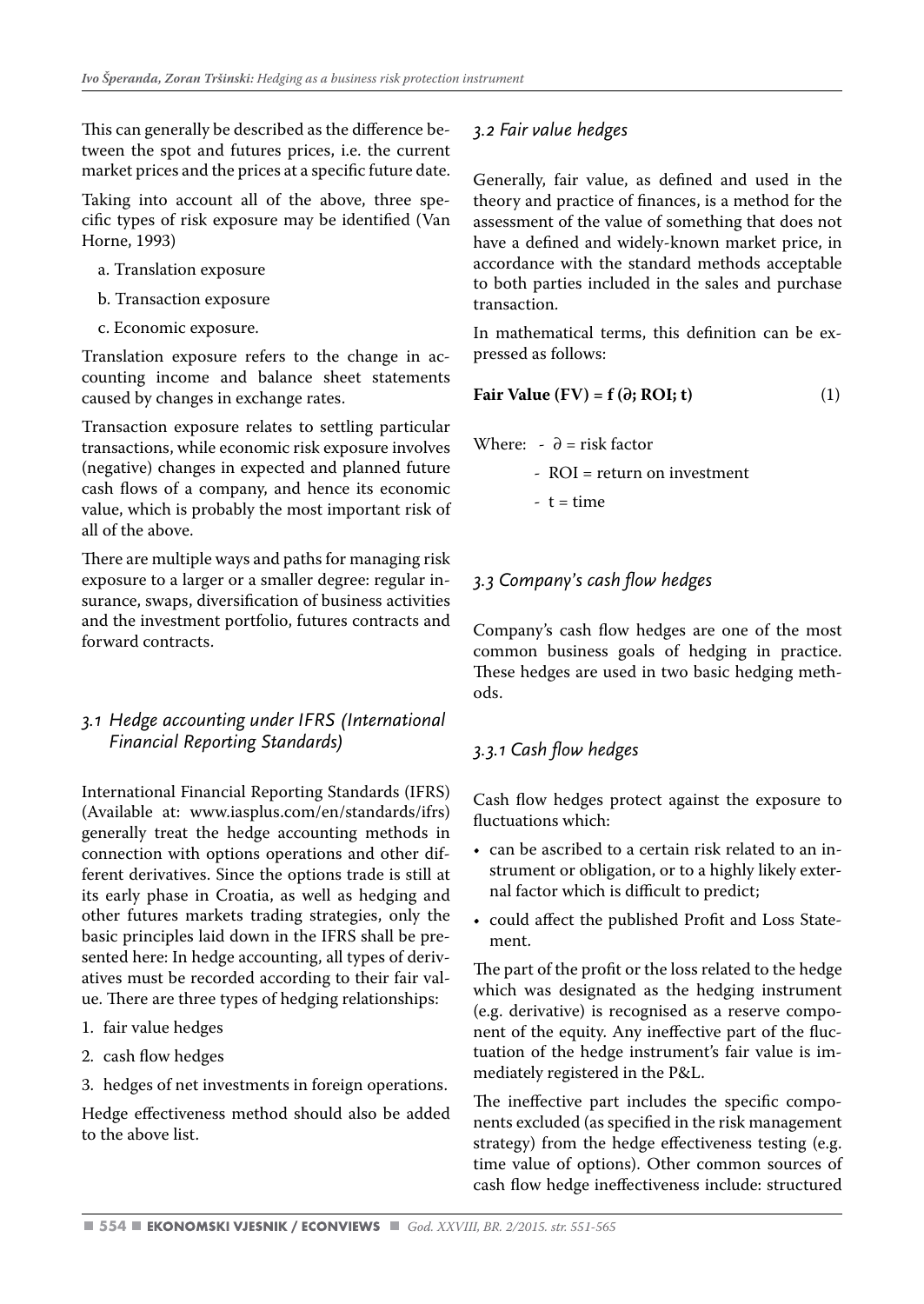features of a derivative built into the hedging instrument, changes in the designated time for the highly likely transaction, and differences in underlying of the hedged item and the hedging instrument. In the case of ineffectiveness, the profit and loss amount of the hedging instrument that can be accumulated in the hedge reserve is limited either to the lower of the cumulative change of the cumulative gain or loss on the hedging instrument or the cumulative change in fair value of the hedged item.

The part of the profit or loss on the hedging instrument (e.g. derivative) which has been designated as an effective hedge is directly recognised in the separate equity reserve. Any ineffective part of the fluctuation of the hedge instrument's fair value is immediately registered in the P&L.

#### *3.3.2 Hedge of net investments in foreign operations*

Net investment hedge or the hedges of net investments in foreign operations are a protection against the foreign currency risk exposure due to the entity's interest in net funds in a foreign operation. Hedging instrument can either be a derivative or non-derivative (a loan expressed in the same currency as the net investment). The figure below shows the accounting treatment of the hedges of net investments in foreign operations.

The effective part of the profit or loss on the hedging instrument is recognised in the equity. Since the future foreign exchange differences occurring in relation to the net investment are also recognised in the equity, it is important to ensure that the foreign exchange differences are matching. Profit or loss in connection with the ineffective part of the hedge is immediately recognized in the P&L.

#### *4. Hedging and financial leverage*

Leverage refers to the use of a loan, i.e. borrowed funds in financing business operations of an entity. The leverage rule basically states that the borrowing is justified if the resulting generated income exceeds the cost of borrowing.

The financial leverage principle is simply demonstrated in the equation below (Jurković, 1984):

$$
F = rV + (r - k)T
$$
 (2)

Where:

 $F =$  financial result of a business transaction (profit);

 $V =$  own funds share:

T = borrowed funds share;

r = gross return rate;

 $k = \text{cost of borrowing}.$ 

If both sides of the equation are divided by V, the result is:

$$
\frac{F}{V} = IV + \frac{T}{V(r-k)}
$$
\n(3)

In the above equation, rv refers to the return on own funds (equity), i.e. the net return rate.

Providing that the other parameters are fixed, the return on equity increases proportionally with the increase of the leverage, i.e. an increased degree of borrowing.

This is also shown in the table below (Table 1; Figure 3).

The application of the financial leverage is used daily as a result of the margin system employed on the futures markets. The system is simply illustrated in the following example<sup>1</sup>.

Let us assume that, on 1 March, an investor purchased (entered a short position) 100 July oat futures contracts at the price of \$1.71 per bushel on a futures market. Further, let us assume that on the next day, 2 March, the price decreased to \$1.68 per bushel, leading to a loss of 3c per bushel. Since each contract was for 5,000 bushels, the total value of the purchased contracts was 500,000 bushels, i.e. the nominal investment was \$855,000. In accordance with the futures market rules, the investor was obliged to pay 5% on top of the initial margin (depending on the daily fluctuations in oat prices on the commodities exchange) for the amount, i.e. \$42,750.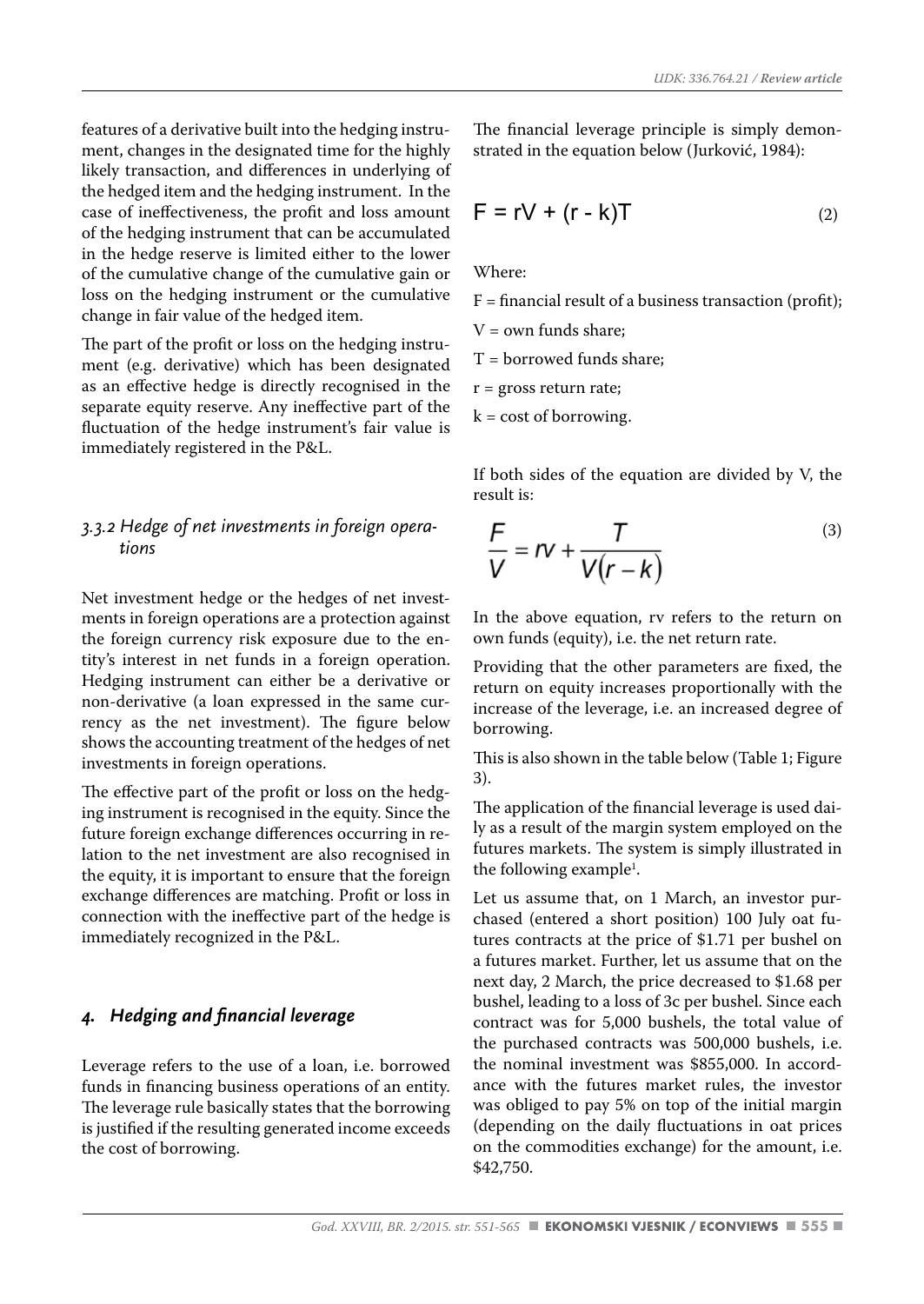| T/V   | T %   | V%       | rv%   |
|-------|-------|----------|-------|
| Ϊ     | 100   | $\theta$ | Ϊ     |
| 19.00 | 95.00 | 5.00     | 46.00 |
| 9.00  | 90.00 | 10.00    | 26.00 |
| 5.67  | 85.00 | 15.00    | 19.33 |
| 4.00  | 80.00 | 20.00    | 16.00 |
| 3.00  | 75.00 | 25.00    | 14.00 |
| 2.33  | 70.00 | 30.00    | 12.67 |
| 1.86  | 65.00 | 35.00    | 11.71 |
| 1.50  | 60.00 | 40.00    | 11.00 |
| 1.22  | 55.00 | 45.00    | 10.44 |
| 1.00  | 50.00 | 50.00    | 10.00 |
| 0.82  | 45.00 | 55.00    | 9.64  |
| 0.67  | 40.00 | 60.00    | 9.34  |
| 0.54  | 35.00 | 65.00    | 9.08  |
| 0.43  | 30.00 | 70.00    | 8.86  |
| 0.33  | 25.00 | 75.00    | 8.66  |
| 0.25  | 20.00 | 80.00    | 8.50  |
| 0.18  | 15.00 | 85.00    | 8.36  |
| 0.11  | 10.00 | 90.00    | 8.22  |
| 0.05  | 5.00  | 95.00    | 8.20  |
| 0.00  | 0.00  | 100.00   | 8.00  |

## *Table 1 Portions of borrowed (T), own funds (V) and return (rv)*

#### *Source: Author*

After the exchange was closed, the loss of \$15,000 will be deducted from the deposited margin and the investor will receive a margin call – a call from a broker to pay another \$4,313 to reach the allowed maintenance margin, which generally amounts to 75% of the initial margin and which is \$32,036 in the given example.

The margin – the deposited funds used to cover the corrections of the daily fluctuations of the contract's value – remains in the possession of the investor, who is, with the 5% of the total investment value (contract value), in absolute control of the entire value of the contract, from the moment of the purchase to the realisation of the contract.

The price of oat grew continuously from that date onwards. Let us assume that, after three months of the market price growth, the investor liquidated the contracts (entered a short position) at the price of \$1.82 per bushel on the futures market and simultaneously purchased an adequate amount of oat on the spot market.

If we exclude the hedging effects in this example, the financial transaction can be shown as presented in the following table (Table 2).

We can now apply the abovementioned equation for the calculation of the return on own funds (no 3). In this case k=0, since no funds have been borrowed (opportunity cost is not counted in). The gross ROI for the transaction is r=4.428%. This means that the return on own funds (rv) is calculated as follows:

$$
r=4.428\%
$$

 $T/V = 48.88$ 

$$
\mathbf{k}=\mathbf{0}
$$

 $rv = 220.92%$ 

Since the ratio between own and borrowed funds is approximately 2%:98%, where the borrowed funds do not exist – they are only fictional, the return on own funds must be this high, as indicated in Figure 3.

Hedging strategy does not only serve the primary purpose of risk exposure protection, but, as a result of the margin system, it can also be used to control and manage very large amounts with relatively small investment and transaction costs, as illustrated in the above example.<sup>2</sup>

# *5. Whether to hedge or not?*

An overview of the relevant literature on the topic of hedging, futures trade and other related topics reveals that the number of papers published abroad, especially in the English-speaking countries, is immeasurably larger than of those published on Croatia. This does not come as a surprise, considering the fact that Croatian economics experts only recently became familiar with the futures markets, hedging, risk exposure protection, etc., and the business sector is only slowly and very cautiously entering these domains.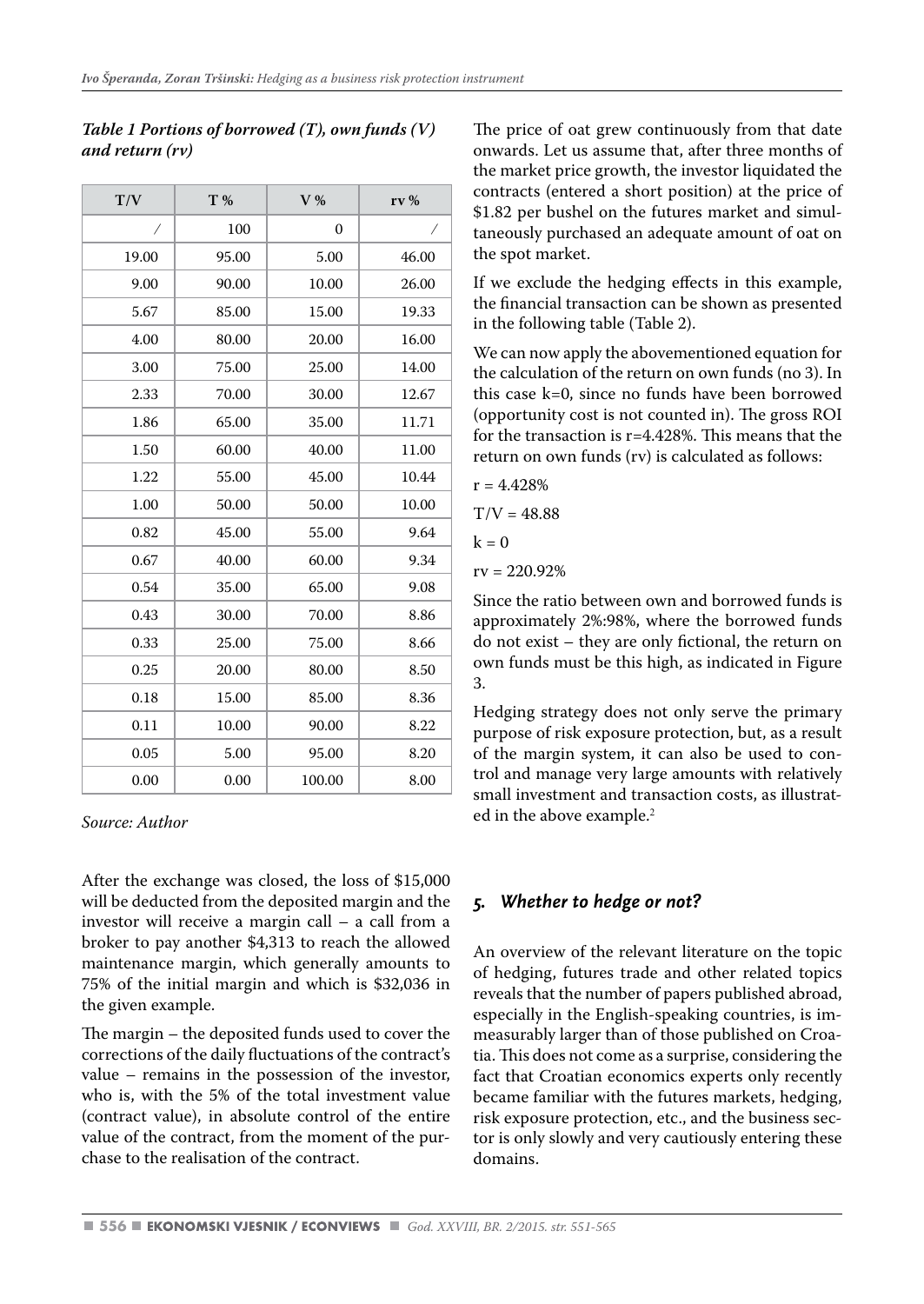



Own funds share - return ratio

*Source: Author*

| Table 2 Overview of financial transactions on the futures market |  |  |  |  |
|------------------------------------------------------------------|--|--|--|--|
|------------------------------------------------------------------|--|--|--|--|

| No. | <b>Activity</b>                                      | Amount (\$) |
|-----|------------------------------------------------------|-------------|
| 1.  | Entering a long position                             | 855,000     |
| 2.  | Initial margin payment                               | 42,750      |
| 3.  | Maintenance margin cost                              | 32,063      |
| 4.  | Margin call                                          | 4,313       |
| 5.  | Total commission                                     | 12,825      |
| 6.  | Entering a short position                            | 910,000     |
| 7.  | Transaction result (on the futures market)           | 55,000      |
| 8.  | Difference - investment (invested own funds)         | 17,138      |
| 9.  | Maintenance margin repayment                         | 32,063      |
| 10. | Final result of transactions (on the futures market) | 37,862      |

*Source: Author*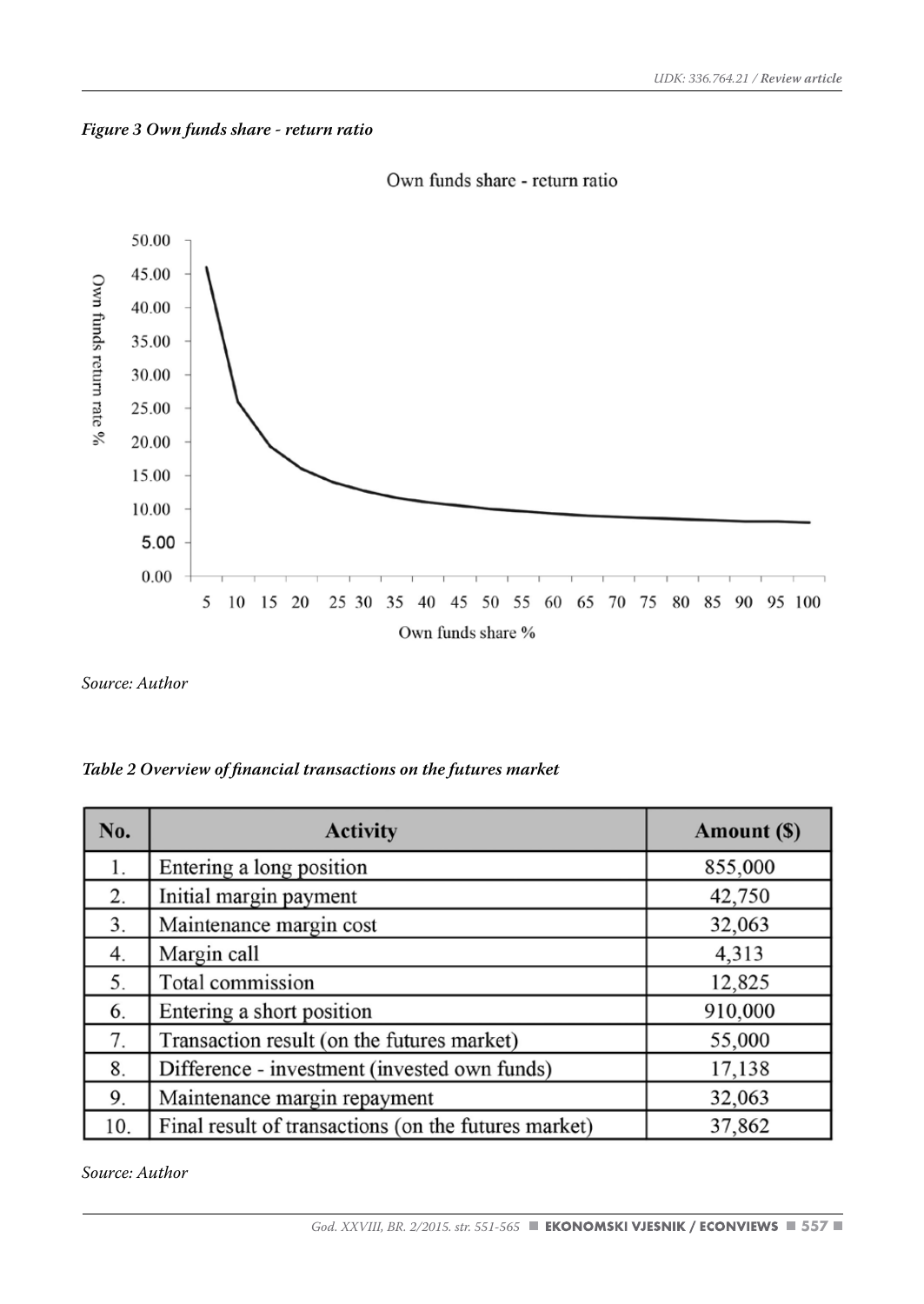The first major foreign literature books appeared in the early 1970s, and a proliferation of the publications in this field occurred in the early 1990s. It is interesting to note that the investor's "Bible", the famous book by B. Graham "The Intelligent Investor", first published in the late 1940s, almost completely neglects hedging as a risk exposure protection mechanism and a very important phenomenon in investing and business. Graham's advice on risk reduction is conservative. The author suggests that the risk can be managed by the decision on how much the entity will invest in shares, diversification and re-balancing. (Graham, 2006) The more recent books addressing the topics of portfolio strategies, hedging, securities, risk reduction, etc. express a relatively sceptical view of derivatives, since they were written when derivatives and financial markets were in their early phases, whereas the most recent publications advocate a much more positive approach to these instruments.

A major development and expansion of futures markets in the 1980s, and the 1990s in particular, led to a boom in publications relying exclusively on mathematical equations and relations to forecast the future of business and reduce the risk to an acceptable minimum level (R. Stultz, C. Smith, J. Cvitanić, J. Kearney, etc.).

Such an approach is understandable, since this was the period of the "golden age" of the application of mathematics on market and business analysis. At that time it was popular for the financial and brokerage firms (Merill Lynch, A. Andersson, Goldman & Sachs) to hire mathematicians and astrophysicist (sic!) to analyse financial markets. This naturally led to the generation of numerous mathematical forecasting and determination models, which were considered highly reliable and, yet, which proved to be more or less unsuccessful. The statement which J. K. Galbraith made while referring to Irving Fisher in the book "The Age of Uncertainty" seems to have been justified. He wrote that "the mathematical economics has so far not enabled us to fully grasp economics, but we have to credit it with one thing: it does provide numerous economists with an opportunity to do something." (Galbraith, 1982) This, somewhat sarcastic remark, can be supported by the fact that some of the most famous losers in the exchange business were I. Fisher and many years before that Sir Isaac Newton.

In the paper "Hedging in the Theory of Corporate Finance: A Reply to our Critics", published in 1995, Merton Miller and his colleague Christopher Culp from the University of Chicago (Journal of Applied Corporate Finance, 1995) suggested that the majority of companies which maximise their value do not use hedging. This statement was supported by the example of the company Metallgesellschaft, whose value decreased after an oil price hedging collapse<sup>3</sup>, as an immediate result of a poorly chosen hedging strategy.

A study conducted by Chase Manhattan Bank and Wharton School in 1995 (The Economist, 1996) reiterated the thesis that the majority of companies that use derivatives do so in order to hedge.

The study showed that 75% of the companies which used derivatives (about 1/3 of the sample) did so to hedge their cash flow, 40% of the subjects occasionally used derivatives to assess the trends on a particular market, and only 8% of the subjects used that strategy often.

To justify derivatives speculation, managers must have solid grounds on which they base the assumption that they can outsmart the companies whose main activity is derivative trade. The companies trading with commodities, such as oil, cereal, etc., and which hedge in order to protect their cash flow definitely have a strong reason to hedge and they might even make some profit in that way. However, non-financial companies that "bet" on interest rate or exchange rate, even though they might occasionally make some profit, usually do not make any significant income in that way.

The question crops up: Why is hedging sometimes the wrong choice?

In the famous M&M theorem from 1950, the future Nobel Prize laureates M. Miller and F. Modigliani demonstrated that a company can only make money if it makes profitable and high-quality investments which constantly increase the company's cash-flow. The methods and the sources of such financing are irrelevant, according to the authors. Whether the business is financed by shares, bonds, bank loan or in any other way is relevant only in the context of the subsequent profit distribution. If this is correct, it can have major ramifications on hedging. If the financing methods and the type of financing risk are of minor importance, why do we even address them? The employment of derivatives to hedge is then useless since it does not increase the company's value (!), just the opposite: since derivatives (and hedging) involve a cost, they increase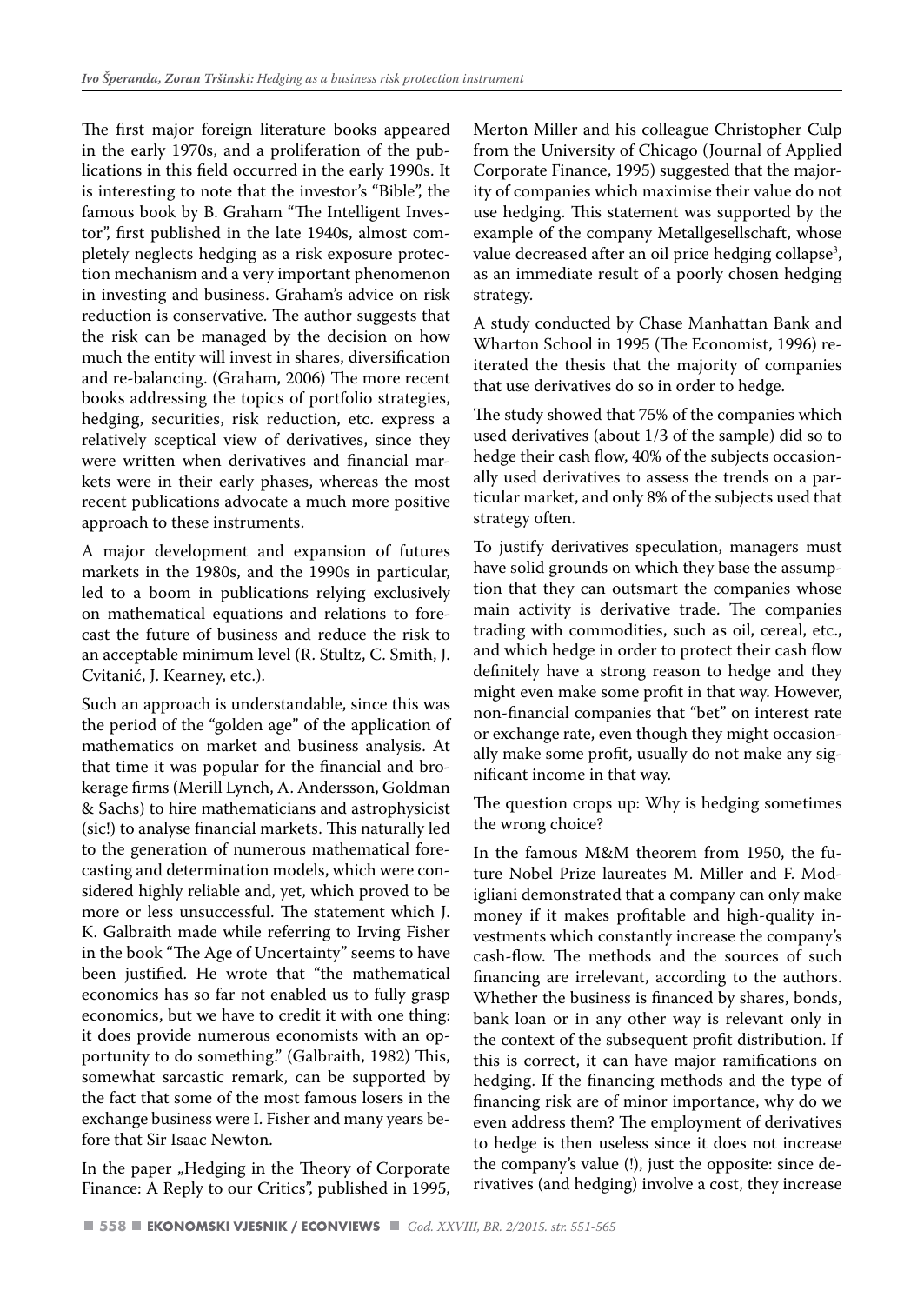the liabilities and thus decrease the overall value of the company. Consequently, companies should not worry about the financial risks; they should leave that to investors, who should diversify the investment portfolio.

Naturally, these arguments faced a large number of opponents, who partially or fully rejected Modigliani-Miller attitudes and theses. The majority of them challenged the thesis on the questionable role of hedging and its potentially harming effect on the company's value arguing that hedging can even increase the value. The main reasons for that are growing volatility of global markets and the dispersion of risks, forcing the companies to take a part of the responsibility for the management of the risk, thus preventing potential financial problems or even bankruptcy.

Such attitudes have gained popularity among economists and financial experts from the area of micro economics (Corporate Finance). This is largely due to the paper by three Boston economists, Kenneth Froot, David Scharfstein and Jeremy Stein, entitled: "A Framework for Risk Management", published in 1994 in the *Harvard Business Review*.

This paper showed, without rejecting the M&M theorem, that companies need to hedge in order to protect their cash flows and ensure liquidity and solvency, thus making timely financing of potential investments possible at times when external borrowing (regardless of the kind) is significantly hindered. This paper gains more weight at times of financial crisis of global proportions, such as the current one.

On the example of the American pharmaceutical company Merck (Lewent, Kearny, 1993) it was demonstrated how a combination of derivatives and hedging can be used to reduce operational costs and safe and regular business financing and thus increase the value and competitiveness of the company on the global market. The authors conclude this landmark work with this statement: "...it is our conclusion that, in the pharmaceutical and other industries, the instability and uncertainty of cash flows and profit caused by the currency exchange rate volatility results in reduced investment in research." The ramifications of this effect (of a sloweddown development) on individual companies, and consequently on entire economies, are self-evident.

The three authors from Boston – Froot, Scharfstein and Stein – in the above-mentioned work, warn that any disturbance in regular cash flows leads to development deceleration or downturn, placing any company in an unfavourable position on the market. For example, a decrease in oil prices causes disturbances in cash flows and profit and loss accounts of some oil companies, which results in significant cuts in the investments in research and development, which in turn are necessary to locate new oil reserves. In this way, the competitiveness of the company and its value are significantly reduced. The authors see cash-flow hedging as an adequate method for escaping, or rather preventing such a situation.

Rene Stulz, a professor of finances at the Ohio State University proposes two strong arguments in favour of hedging (Stultz, 1995):

- securing the cash flow of a company, enabling stable operations and development
- reducing the taxable income in case of the companies whose profit regularly varies between tax brackets.

Professor Stulz further elaborates these arguments in his paper (Stultz, Smith, 1985), claiming that highly geared companies have more reasons to hedge, since they are more exposed to financial risks and since hedging can be used to remove the excess risk and thus increase the firm value.

This statement is, according to the author, supported by the fact that, during the leveraged buyout boom in the 1980s, which involved a company buyout at the expense of borrowing, a simultaneous boom in the employment of hedging and in the firm value took place. However, this was the case on the Anglo-Saxon markets, whereas the "Croatian buyout" occurred about fifteen years later, involving completely different methods and having completely opposite consequences.

However, not all of the experts are unanimous in the assumption that the need for hedging increases with the level of a company's indebtedness, and vice versa. Myron Scholes, who became widely known for his option pricing model, which he developed in tandem with Fischer Black, on the basis of the research which he carried out at Stanford, considers that even the companies with a relatively low indebtedness level should use hedging to reduce risk and create more opportunities for trading on the capital markets, since the use of own financial sources often comes at a higher price than the use of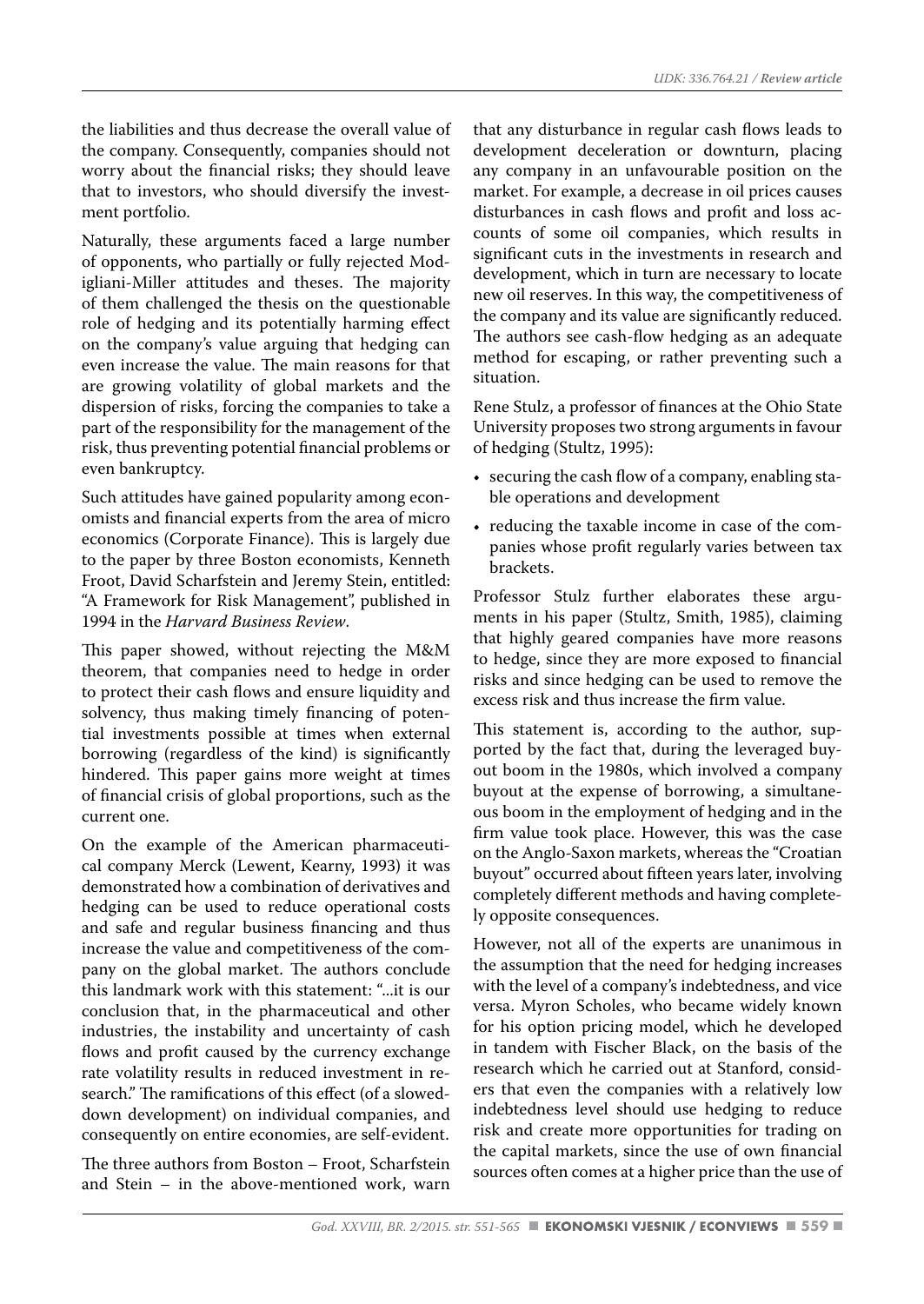external sources. Of course, a higher external debt makes the company more vulnerable to risk and, as stated above, more prone to use hedging to protect its cash flows.

The main cause of the higher price of own financial sources refers to the fact that the investors (owners) seek out higher return rates than those granted on securities or on bank loans. Besides, Myron Black, as a true representative of the Chicago School, claims that many companies will, as a result of the risk-reducing hedging and the related borrowing, remain or become predominantly privately owned.

The mentioned famous pricing option model, known as the "Black & Scholes Formula" was first presented in the paper "The Pricing of Options and Corporate Liabilities" (Black, Scholes, 1973), back in 1973, while they were still lecturing at the University of Chicago, MIT.

The model of pricing European put and call options is the following:

$$
C_t = \underbrace{S_t \cdot N(d)}_{\substack{\text{recommendat} \text{triangleright} \atop \text{staging}} - e^{-r(T-t)} K \cdot N(d - \partial \sqrt{T-t}) \tag{4}
$$

Where:

 $N(d)$  – number of securities (>0)

 $S<sub>t</sub>$  - value of securities

The interesting fact is that the first segment in the equation indicates the portion of securities to be purchased, i.e. suggests the adequate hedging strategy for each investor, in addition to determining the price of the options. The main rationale behind this model is the assumption that there is only one risky amount and one source (cause) of instability or uncertainty, and this allows for the compilation of a portfolio that matches the ROI of the options, and the price of such a portfolio should be equivalent to the price of the option.

In the book "Introduction to the Economics and Mathematics for Financial Markets" (Cvitanić, Zapatero, 2004) J. Cvitanić and F. Zapatero of the California Institute of Technology discuss the Optimal Hedging Ratio, (Cvitanić, 2009) the regression model for hedging effectiveness assessment and the Black and Scholes model in an elaborated, yet highly mathematical, way.

Optimal Hedging Ratio (ρ) defines the relation between three parameters:

Optimal Hedge Ratio = 
$$
p \cdot (\frac{\partial S}{\partial F})
$$
 (5)

- a) standard deviation, i.e. volatility of market prices during the hedging period (∂S)
- b) standard deviation, i.e. volatility of derivative prices for the same group of commodities (∂F)
- c) correlation coefficient between market prices and prices of derivatives (ρ)

The above equation clearly shows that the proportion, i.e. the size of the optimum share to be hedged, grows proportionally with an increase in the correlation between the spot price and the price of derivatives, i.e. future spot prices and the ratio between their standard deviations.

The correlation between hedging in companies and the competitiveness of individual national economies has not been examined yet in a scientific way, since a logical interdependence between the increase/decrease in the competitiveness of a company and an increase/decrease in the competitiveness of the economy is assumed.

Hedging, as a protection strategy, generally speaking, protects a company from excessive business risk, thus reducing business costs and making the company more economical and more competitive.

As for the connection between hedging and firm competitiveness, we would like to refer to a paper by two American scientist – Christine Parlour (University of California) and Tingjun Liu (Arizona State University) – entitled: "Hedging and Competition" (Parlour, Liu, 2008). In the paper, the authors examine the possibilities for direct hedging of cash flow, assuming the purpose of business risk reduction, but simultaneously involving an increase in the risk exposure on financial markets due to the use of hedging (options of different types and categories).

This constitutes another argument in favour the thesis that companies should hedge using the instruments as closely underlying the core business as possible.

The other landmark paper in this field dates back to 2006 and it was written by three American scientists: Tim Adam of the Humboldt University, Sudibto Dasgubta of the University of Hong Kong and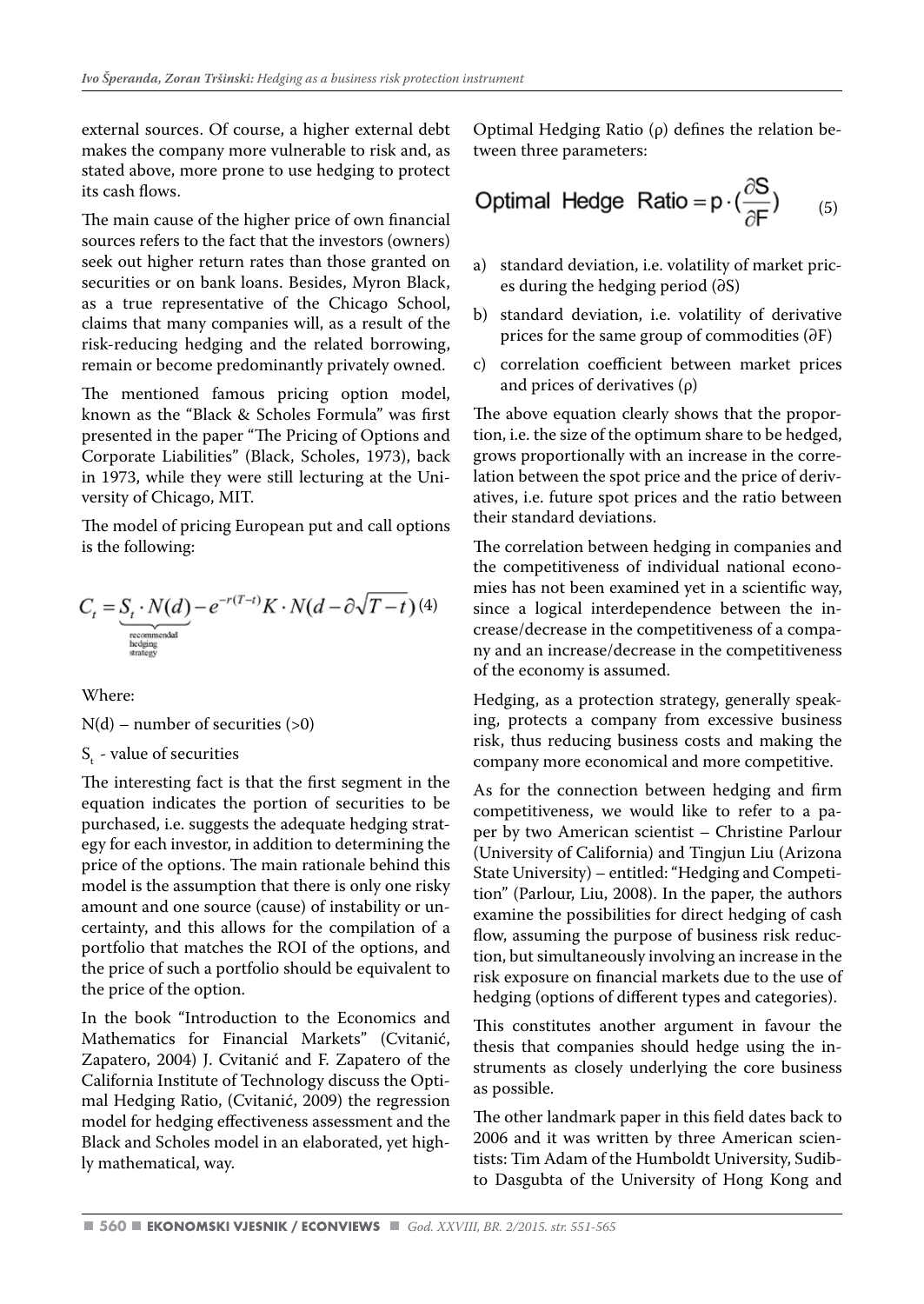Sheridan Titman of the University of Texas. In their paper "Financial Constraints, Competition and Hedging in Industry", (Adam, Dasgubta, Titman, 2006) they come to an interesting conclusion that there is no and there can be any homogenous and generally applicable model and principle of hedging. The authors observed that each firm creates a hedging strategy depending on the business results, market share, size, type of activity, the situation on the market, etc.

As in the case of the Optimal Hedge Ratio, which is to be determined by each firm individually and which depends on a number of specific and changeable parameters, hedge effectiveness testing (measuring) is also specific to each firm and it depends on the conditions in which the given firm operates.

The most general and wide-spread hedging effectiveness testing method is regression analysis and its variations (linear, exponential, etc.).

The regression technique for hedge effectiveness testing was probably presented in the most elaborated way in the book "Finance for Strategic Decision-Making" (Narayanan, Nanda, 2007) by M. P. Narayanan and V. K. Nanda of the University of Michigan (Croatian translation). The authors emphasise and explain the role of determination coefficient  $(R^2)$  in regression analysis of hedge effectiveness. They argue that the coefficient of determination is the best indicator or the protection measure. The coefficient of determination indicates the cash flow deviations which can be ascribed to the volatility of an independent variable. In other words, the higher the determination coefficient, the better is the hedge effectiveness.

An excellent paper on the topic, entitled "Hedge Effectiveness Testing", was published in "Risk Management". The authors of the paper are Ira Kawaller and R.B. Steinberg. (Kawaller, Steinberg 2002) The authors analyse the advantages and disadvantages of regression analysis as a hedge effectiveness testing method, and also claim that the coefficient of determination is the most reliable measure of hedge effectiveness. Likewise, they warn about the need for an individual approach in hedging. The authors also address the dollar offset method, as the simplest method for hedge effectiveness testing and measuring. The method involves a comparison between the changes in derivatives value and the changes in the variations of the dependant variable, i.e. the hedged item. In practice, the term "highly effected" refers to

the effectiveness of 80% to 120%. The major disadvantage of this method is that the set effectiveness criteria are difficult to meet, and the advantage refers to the simplicity of application.

In addition to the mentioned authors, we would also like to mention J. Cvitanić, John C. Hull, and F. J. Fabozzi, who prefer regression analysis, more precisely, the linear regression analysis, for hedge effectiveness testing. The approach by Ronald Ripple of Macquarie University and Imad Moosa of La Trobe University, presented in the paper "Futures Maturity and Hedging Effectiveness - The Case of Oil Futures" (Ripple, Moosa, 2005) is particularly interesting. The paper examines the relations between derivatives delivery date (in this case: futures) used in hedging to protect the company against the risk of an increase/decrease in raw oil prices on the spot market. By comparing the daily and monthly spot and futures market fluctuations, i.e. by measuring their volatility, the authors determined the Optimal Hedge Ratio and came to conclusion that the lower the volatility, the higher is hedging effectiveness; and the volatility is lower when futures with shorter delivery dates are used. In other words: the lower the risk, the more effective is the hedge.

By employing regression analysis in the assessment of the quality of the hedge effect on the protection of cash flows, an indicator of hedging necessity or  $|Z|$  indicator<sup>4</sup> has been defined, which is presented in mathematical terms as follows:

$$
Z = R^2 \times \beta \tag{6}
$$

Where:

- $-R^2 = \text{coefficient of determination}$
- $β =$  coefficient of elasticity (Ey, x = β)

This paper would be incomplete if we failed to mention some of the Croatian authors who have been active in the area of futures trade and hedging, as one of the important futures market strategies. The most prominent authors in the field are M. Hanžeković, H. Šimović, S. Orsag, Z. Prohaska and T. Lazibat. The Croatian authors have generally published papers whose goal is to offer an overview of futures trade, the related strategies and their advantages and pitfalls, and present them to the wider public.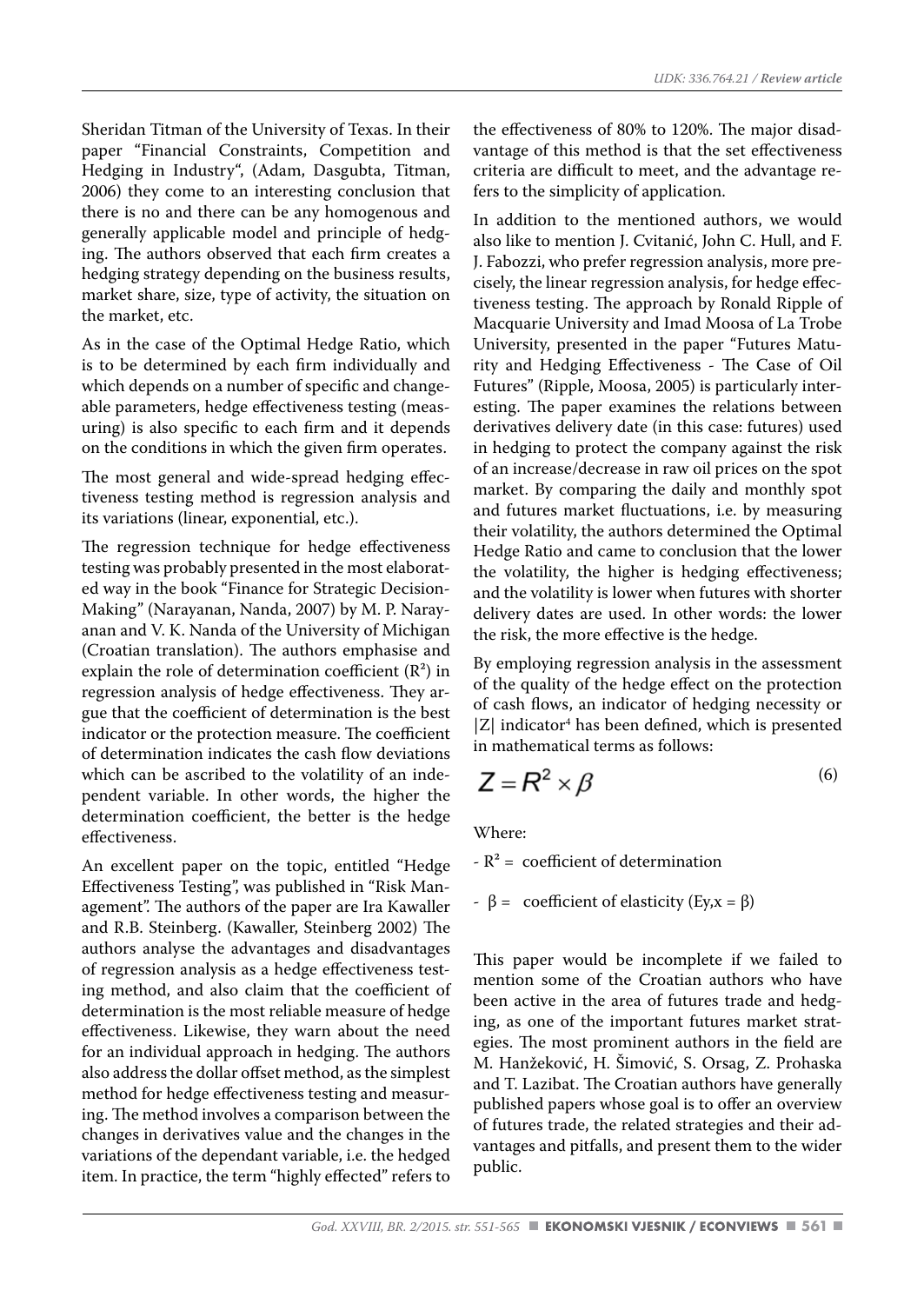#### *6. Conclusion*

In today's world, both in the political and the economic arena, the level of uncertainty is extremely high. Numerous political, social and other factors affect the prices of various instruments and commodities on the global markets. Hedging is one of the effective and widely used instruments for the protection against such price fluctuations. Hedging has been developed by contemporary brokers and managers as a reaction to a major risk of potential losses. Global trade, liberalisation of almost all world economies and the ever wider trade opportunities at futures markets all gave rise to hedging.

Therefore, the basic role of hedging as a futures market trading technique is to protect against business risk, i.e. a rapid and significant increase/decrease in the prices of commodities or services on the international market.

Generally speaking, risk refers to a possibility and a certain degree of likelihood for the occurrence of an event with adverse effects. Risk is increasingly becoming an integral part of the operation of a company in its technological, commercial, financial and general, business aspect. The degree of risk is quantifiable. The purpose of the risk is therefore to measure and plan. Risk and business performance are therefore negatively correlated.

The fact that business in the highly globalised world is highly risky is indisputable. This trend is expected to continue in the future. It is for that reason that export industries are at an advantage due to their elasticity with respect to internal and external factors.

Therefore, the initial hypothesis stated in the introduction on the usefulness of hedging as a business risk protection method has been confirmed.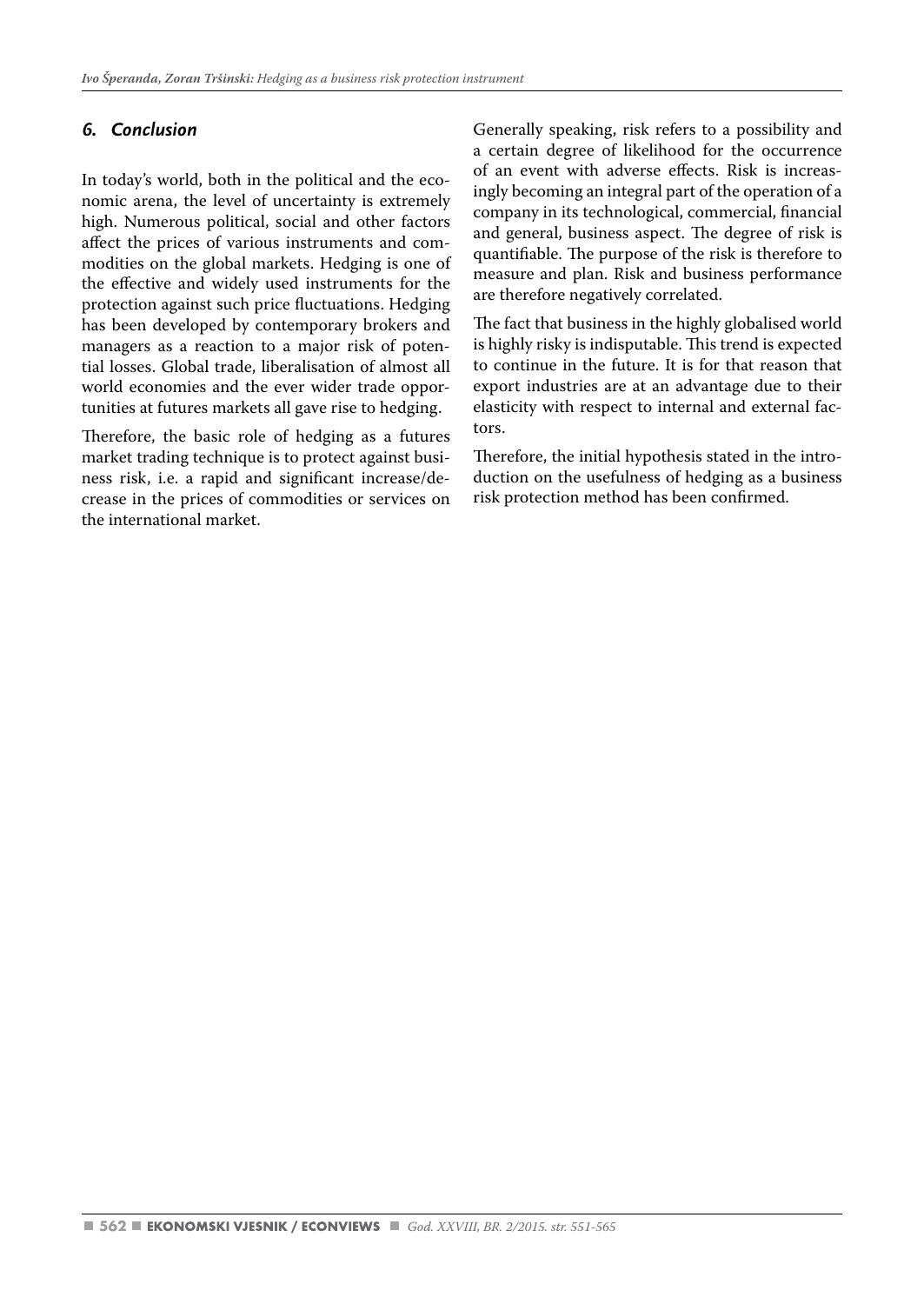#### **References:**

- 1. Adam, T., Dasgubta, S., Titman, S. (2006), "Financial Constraints, Competition & Hedging in Industry", Philadelphia: Meetings Working Papers Series, 2007, pp. 1-50.
- 2. Black, F., Scholes, M. (1973), "The Pricing of Options & Corporate Liabilities", Journal of Political Economy, Vol. 81, No. 3, pp. 637-654.
- 3. Cvitanić, J. (2009). Derivatives & Hedging. USA: Caltech.
- 4. Cvitanić, J., Zapatero, F., (2004). Introduction to the Economics and Mathematics for Financial Markets. Boston: MIT Press.
- 5. Dixon, R., Bhandari, R. K (1997) "Derivatives, risk and regulation: chaos or confidence?", International Journal of Bank Marketing, Vol. 15, No. 3, pp. 91-98.
- 6. Froot, K., Scharfstein, D., Stein, J. (1994). A Framework for Risk Management, Harvard Business School. Available at: https://hbr.org/1994/11/a-framework-for-risk-management (Accessed on: September 10, 2015)
- 7. Graham, B. (2006). Inteligentni investitor. Zagreb: Masmedia.
- 8. Galbraith, J. K. (1982). Doba neizvjesnosti. Zagreb: Stvarnost.
- 9. Hanžeković, M. (1990). Vrijednosni papiri i njihovo tržište. Zagreb: Institut za javne financije.
- 10. International Financial Reporting Standards (IFRS), Available at: www.iasplus.com/en/standards/ifrs (Accessed on: June 3, 2015)
- 11. Lazibat, T., Brizar, B., Baković, T. (2007). Burzovno poslovanje terminska trgovina. Zagreb: Znanstvena knjiga.
- 12. Lewent, J., Kearney, J. (1993). Indentifying, Measuring and Hedging Currency Risk at Merck The New Corporate Finance. N.Y.: D. Chew, Mc Grow-Hill.
- 13. Jurković, P. (1984). Poslovne financije. Zagreb: Narodne novine.
- 14. Kawaller, I. G., Steinberg, R. B.: Hedge Effectiveness Testing Risk Management, Sept/Oct 2002, Available at: http://kawaller.com/pdf/AFP\_Regression.pdf (Accessed on: November 19, 2015)
- 15. Miller, M., Culp, C., (1995), "Hedging in the Theory of Corporate Finance: A Replay to our Critics", Journal of Applied Corporate Finance, Vol. 8, No. 1, pp. 121-128.
- 16. Narayanan, M. P., Nanda, V. K. (2007). Financije za strateško odlučivanje. Zagreb: MATE.
- 17. Orsag, S. (2006). Izvedenice. Zagreb: HUFA.
- 18. Parlour, C. A., Liu, T. (2009), "Hedging and Competition", Journal of Financial Economics, Vol. 94, No. 3, pp. 492-507.
- 19. Ripple, R., Moosa, I. (n.d.), Futures Maturity and Hedging Effectiveness The Case of Oil Futures, Available at: http://citeseerx.ist.psu.edu/viewdoc/download?doi=10.1.1.540.5710&rep=rep1&type=p df (Accessed on: November 18, 2015)
- 20. Stultz, R. (1995), "Rethinking Risk Management", Ohio State University Working Paper, October, pp. 8-24.
- 21. Stulz, R., Smith, C. (1985), "The Determinants of Firm's Hedging Policies", Journal of Finance & Quantitative Analysis, Vol. 20, No. 4, pp. 391- 405.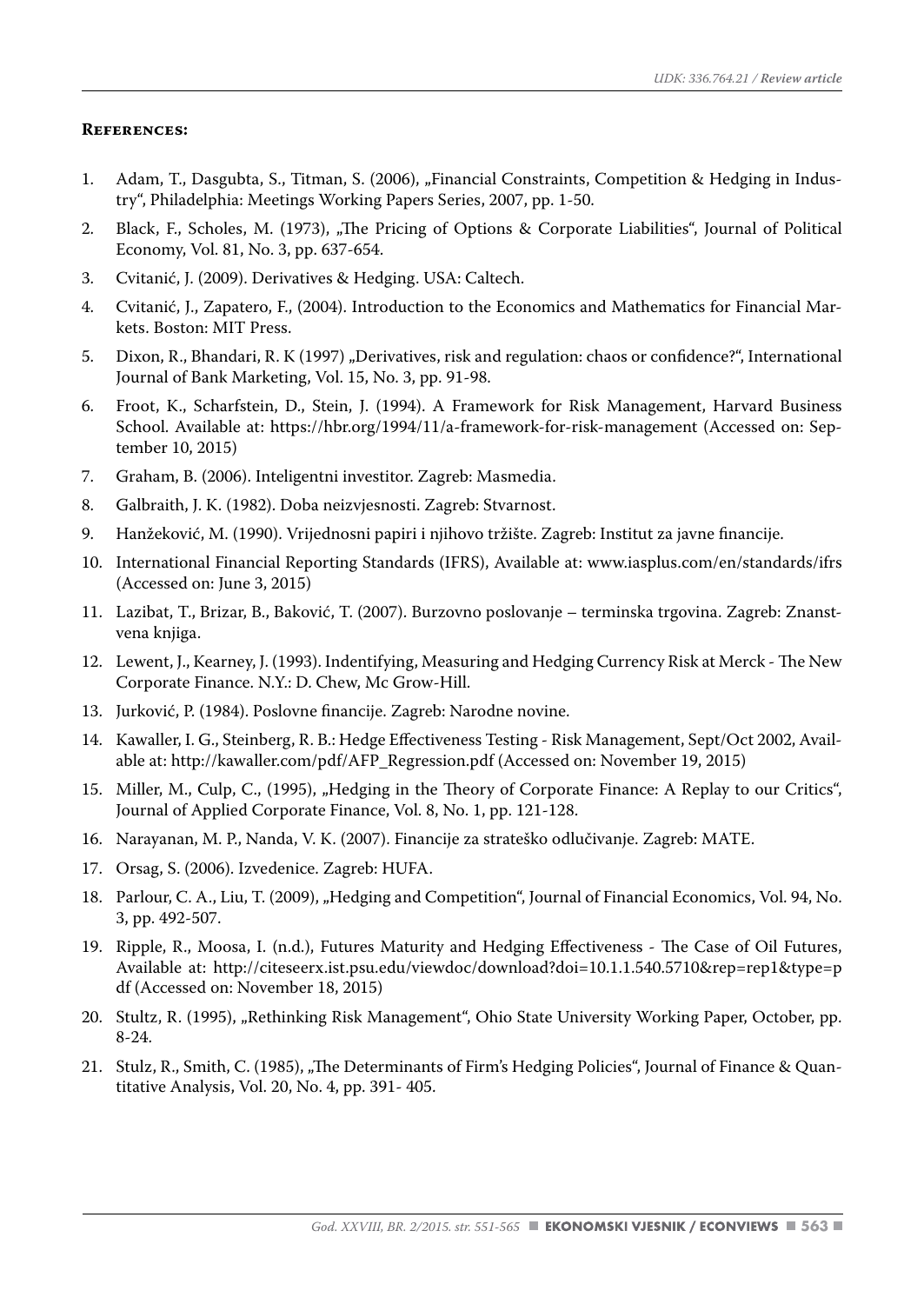- 22. Šperanda, I. (2013), "The Importance of Sustaining and Improving Company's Business Success Using Indicator of the Degree of Hedging Necessity", Montenegrin Journal of Economics, Vol. 9, No. 4, pp. 21-39.
- 23. The Economist (1996), "To hedge or not to hedge (derivatives used as hedges)", Survey of Corporate Risk Management, February 10, pp. 11-13.
- 24. Van Horne, J. C. (1993). Financijsko upravljanje i politika. 9th edition, Zagreb: MATE.

#### **(Endnotes)**

- 1 The example adopted and adjusted from: Lazibat T.,et.al.(2007), Burzovno poslovanje terminska trgovina, Zagreb: Znanstvena knjiga, pp. 11-12.
- 2 It should be noted that the financial leverage principle also applies in the case of a negative transaction result, which can potentially have adverse effects.
- 3 In the early 1990s, the German giant Metallgesellschaft (MG) sold a large amount of fixed long-term oil contracts. The oil prices on spot markets dramatically dropped in the meanwhile and MG had to cover huge amounts due to margin calls on futures markets, losing approximately \$1.4 bn and leading the company into serious financial problems.
- 4 For more details see: Šperanda I. (2013), "The Importance of Sustaining and Improving Company's Business Success Using Indicator of Hedging Necessity", Montenegrin Journal of Economics, Vol. 9, No. 4, pp. 21-39.